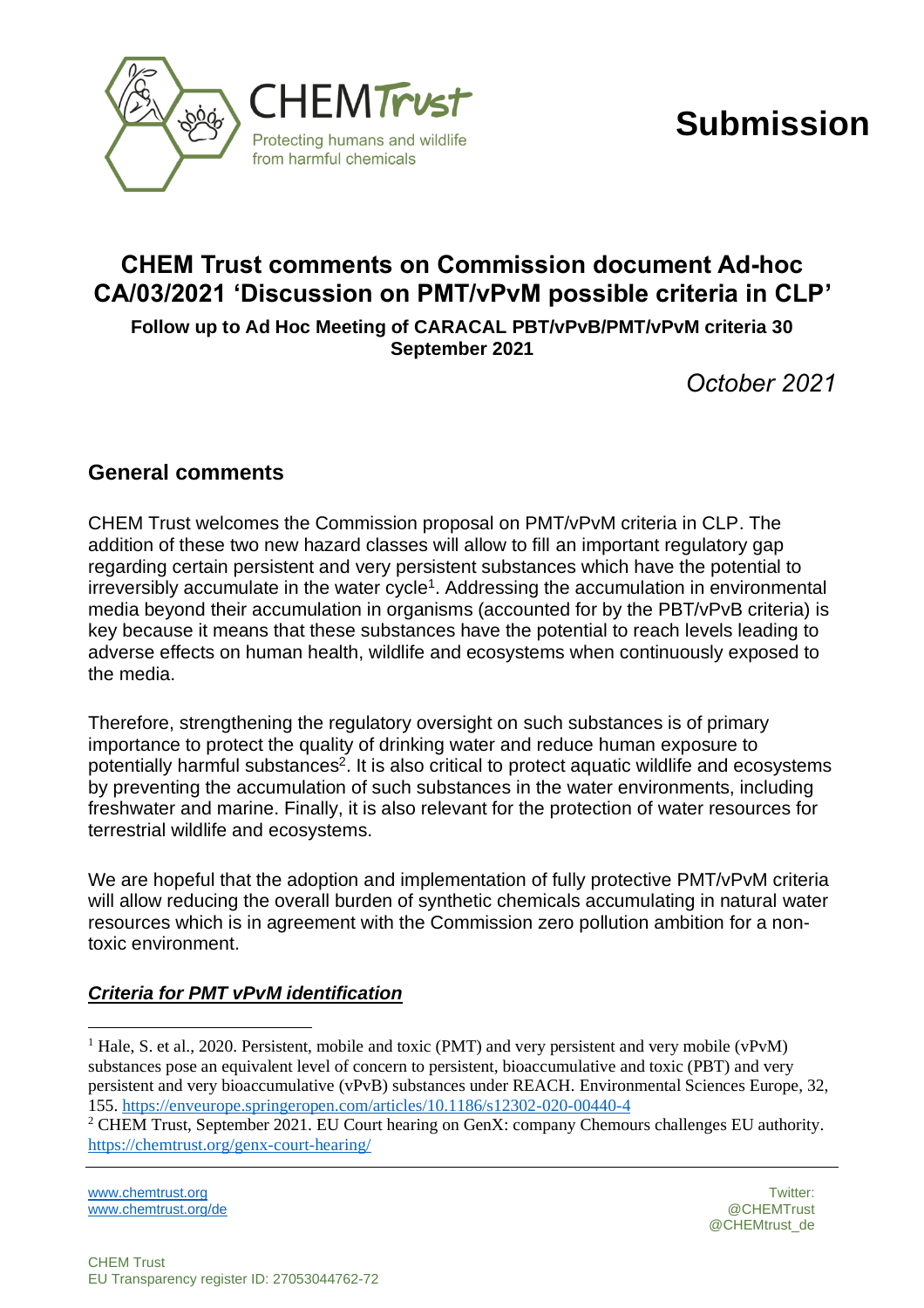*Question 1: Do you agree that two hazard classes - one for PMT and one for vPvM should be established?*

#### **CHEM Trust supports the creation of two new hazard classes, on for PMT, one for vPvM.**

## *1. Choice of the PMT/vPvM criteria*

*Question 2: Do you agree that using log Koc and Persistency is sound to identify mobile substances that can contaminate natural water resources?*

#### **CHEM Trust supports the use of log Koc in conjunction with Persistency to identify mobile substances with potential to accumulate in the water cycle and contaminate natural water resources.**

Firstly, persistence is the decisive property when considering substances with the potential to contaminate and accumulate in environmental compartments:

- Contamination potential: Persistent substances *'have the time'* to be transported from their source of emission to the natural environment, independently of their mode of transport.
- Accumulation potential: Continuous emission of persistent substances leads to increasing concentration of these substances in the natural environment.

Secondly, when considering the environmental behaviour of substances in the water cycle and natural water resources, their affinity for the water compartment is crucial: this means whether a substance will preferentially bind to e.g. soil, sediments, sludge or be mainly present in the water phase. This is quantified by the partition coefficient between organic carbon and water (Koc), with higher values signalling stronger sorption potential to e.g. soil, and lowest values signalling higher affinity with the water phase and therefore higher mobility potential in the aquatic environment. This intrinsic parameter has the merit to be relevant in different transport scenarios relating to the contamination of the water environment. In conjunction with P, log Koc allows to describe the ability of a substance to breakthrough bank filtration, wastewater treatment, drinking water treatment and migrate through agricultural soil.

Finally, using log Koc for the M criterion is a much more straightforward option than predicting leachability based on modelling considering a large number of external factors. It is an intrinsic parameter that is relatively straightforward to derive and that is relevant in any environmental context.

## *2. Use of PMT/vPvM criteria*

*Question 4: Do you agree with the cut-off criteria with regard to log Koc*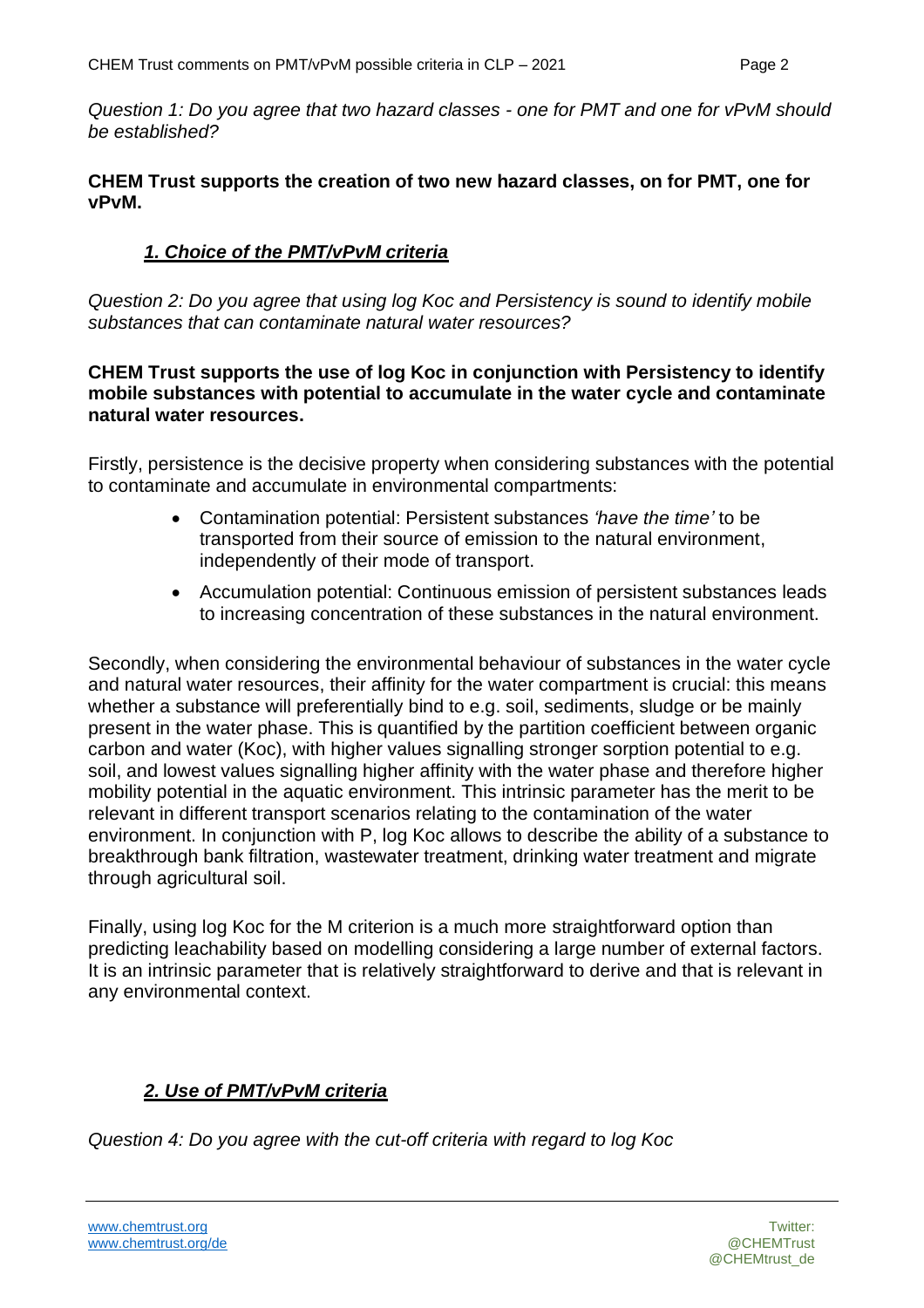#### **CHEM Trust does not support a log Koc cut-off of <3 for M and <2 for vM. CHEM Trust supports a more protective log Koc cut-off of <4 for M and <3 for vM.**

To protect the quality of drinking water as well as aquatic environments as a whole, the accumulation of potentially harmful synthetic chemicals in the water environment should be prevented. For chemicals with an affinity for the aqueous phase, their potential to accumulate is determined by their persistency. Therefore, even chemicals with relatively high log Koc and therefore, only slightly mobile in water, will have the potential to accumulate in the water environment as long as they are persistent and continuous emissions take place (including leaching from legacy contaminated sites).

In CHEM Trust view the criteria used for the new hazard classes must be protective to avoid persistent water contaminants falling through the net. In the present case, the size of the net is defined by the log Koc threshold.

Log Koc cut-off values of <4 for M and <3 for vM are the ones proposed by UBA following extensive stakeholder consultation, rigorous scientific reasoning, and further validation by real monitoring data (Arp and Hale 2019<sup>3</sup>; Neumann and Schliebner 2019<sup>4</sup>). Highly persistent substances with the potential to reach remote areas will already be missed with these thresholds as expressed in the UBA reports.

The UBA reports state that *"The cut-off value of the assessment criterion for M (log Koc value less than 4.0) is scientifically justified for the protection against bank filtration breakthrough of substances emitted in high volumes or in close proximity to the sources of our drinking water."* Bank filtration breakthrough is of most concern for chemicals entering the environment through wastewater such as industrial chemicals (including REACHregistered substances and unregistered vP PFASs) and pharmaceuticals. UBA's review of available monitoring data of drinking water and groundwater contaminants in Europe shows that these categories of substances represent the largest fraction of substances identified (as of 2017) in drinking water sources. Only 19% are pesticides and their metabolites (62 out of 333 chemicals identified). Moreover, REACH-registered substances *"were the most likely to be found at higher concentrations (above 0.1 μg/L)"*. Therefore, it makes sense to use log Koc cut-off of <4 for M and <3 for vM.

UBA's report Table C1 *"PMT/vPvM assessment of REACH registered substances (as of May 2017) that have been reported in at least one study as detected in groundwater (GW) or drinking water (DW)"* shows that several very persistent and toxic substances identified in drinking water resources would fall through the net if the highest cut-off value for log Koc was 3, including:

<sup>3</sup> Arp, H.P. and Hale, S., 2019. REACH: Improvement of guidance and methods for the identification and assessment of PMT/vPvM substances. UBA, November 2019, 131 p.

<https://www.umweltbundesamt.de/publikationen/reach-improvement-of-guidance-methods-for-the> <sup>4</sup> Neumann, M. and Schliebner, I., 2019. Protecting the sources of our drinking water: The criteria for identifying persistent, mobile and toxic (PMT) substances and very persistent and very mobile (vPvM) substances under EU Regulation REACH (EC) No 1907/2006. UBA, November 2019, 87p. <https://www.umweltbundesamt.de/publikationen/protecting-the-sources-of-our-drinking-water-the>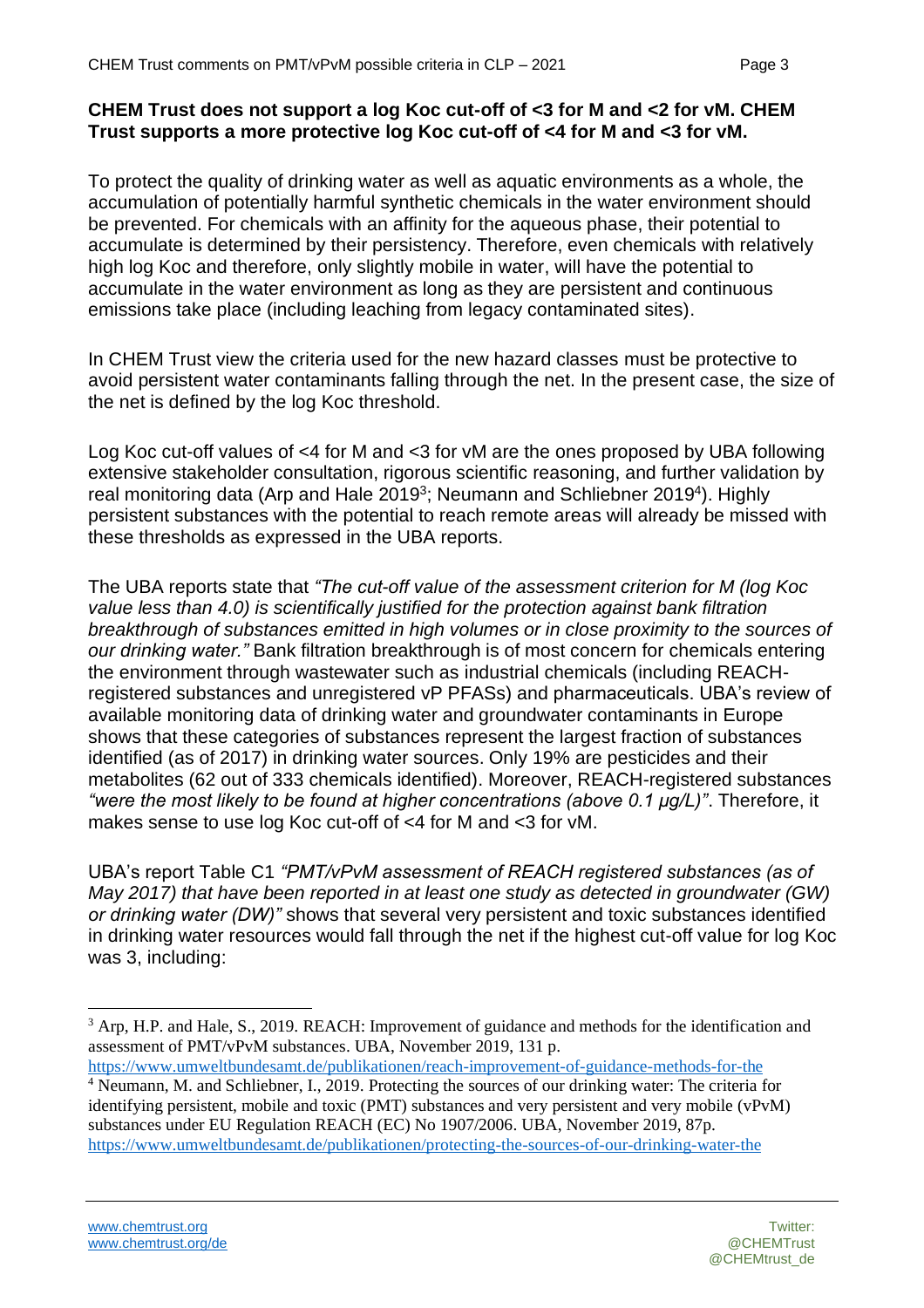- Diclofenac:  $P/VP$ , lact. rep.  $2 + STOTRE$  1., log  $Koc = 3.8$
- TDIP:  $P/VP$ , carc. cat 2, log  $Koc = 3.7$
- Benzophenone:  $P/VP$ , carc. cat  $2 +$  suspected ED, log Koc = 3.1
- Trichlorobenzene  $1,2,4$ -: P, suspected ED, log Koc =  $3.4$

# *3. Specific aspects on T and P criteria*

## 3a. T criteria: environmental Toxicity

*Question 5: Do you agree to consider environmental toxicity when classifying substances as PMT?* 

#### **CHEM Trust supports the inclusion of environmental toxicity in the T criterion including on aquatic and terrestrial organisms.**

CHEM Trust considers that the PMT hazard criteria should aim at protecting both human health and wildlife and ecosystems.

CHEM Trust support the addition of terrestrial organism toxicity to the T criterion currently defined for PBT in REACH Annex XIII, addition. In the context of PMT aiming at protecting natural water resources, not including toxicity on terrestrial organism would be a major oversight as clean drinking water sources are critical for healthy terrestrial ecosystems.

Furthermore, the inclusion of environmental toxicity is consistent with the PBT hazard criteria.

## 3b. T criteria: human health Toxicity

*Question 6: Do you agree to align the T criteria as suggested above between the PBT and PMT hazard classes?* 

**CHEM Trust supports the alignment of the T criteria between PMT and PBT hazard classes and the inclusion of a new criterion for ED category 1.** 

**However, CHEM Trust strongly advocates for a more protective approach and recommends to also include Carcinogens category 2, Mutagens category 2 and ED category 2 as well as neurotoxic and immunotoxic compounds.**

3c. P criteria: which compartments to consider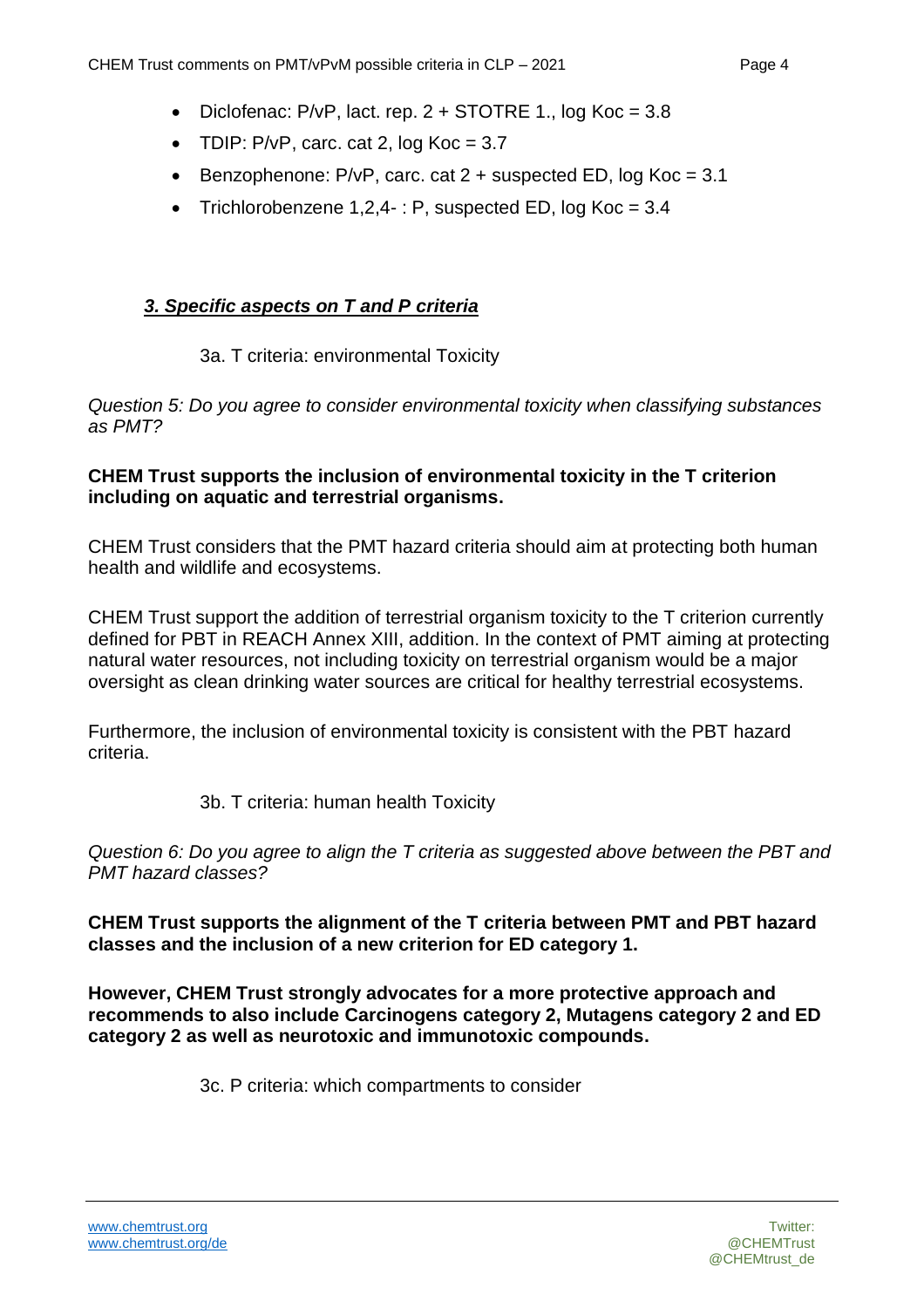*Question 7: Do you agree to align the P criteria as suggested above between the PBT/vPvB and PMT/vPvM hazard classes?* 

#### **CHEM Trust supports the definition of the P criteria based on all compartments: marine, estuarine, and fresh waters; marine, estuarine, and freshwater sediments; soil.**

All compartments listed above are relevant when considering substances accumulating in the water environment and contaminating drinking water resources for humans and wildlife.

In addition, as it has been pointed out during the discussion on 30 September 2021, marine and estuarine waters are still relevant when considering the protection of drinking water sources. Desalinisation plants are used to convert sea water into drinking water in several countries in Europe and worldwide.

#### *4. Possibility of categorisation: use of screening criteria*

*Question 8: Do you agree with the conclusion that establishing CLP hazard categories based on PMT/vPvM REACH Annex XIII P screening criteria is not sound as this would lead to over-classification?*

**CHEM Trust supports the establishment of CLP hazard categories for PMT and vPvM hazard classes, in particular the inclusion of suspected categories (category 2)<sup>5</sup> .**

#### **A category 2 is supported for the following reasons:**

- Including a category 2 would allow to serve the CLP goals better by facilitating hazard identification of harmful PMT/vPvM properties and enabling more transparency and efficient communication in the supply chain.
- It would make the proposal coherent to the current CMR classification with the categories for 'known and resumed' CMRs and 'suspected CMRs'.
- It would enable a better use of the available scientific data which often present a complex picture, may have gaps and lead to inconclusive assessments (also true for current PBT identification, see [https://echa.europa.eu/pbt\)](https://echa.europa.eu/pbt).
- It would create an incentive for companies to generate more data in order to prove that a substance suspected to be a PMT/vPvM is not.

<sup>5</sup> Ninja Reineke, March 2021. How to achieve better protection of the environment and human health from PMT/vPvM substances. Presentation at the 3rd PMT Workshop: "Getting Control of PMT and vPvM substances under REACH". [https://chemtrust.org/wp-content/uploads/CHEM-Trust-UBA-conference-PMT-](https://chemtrust.org/wp-content/uploads/CHEM-Trust-UBA-conference-PMT-March-2021.pdf)[March-2021.pdf](https://chemtrust.org/wp-content/uploads/CHEM-Trust-UBA-conference-PMT-March-2021.pdf)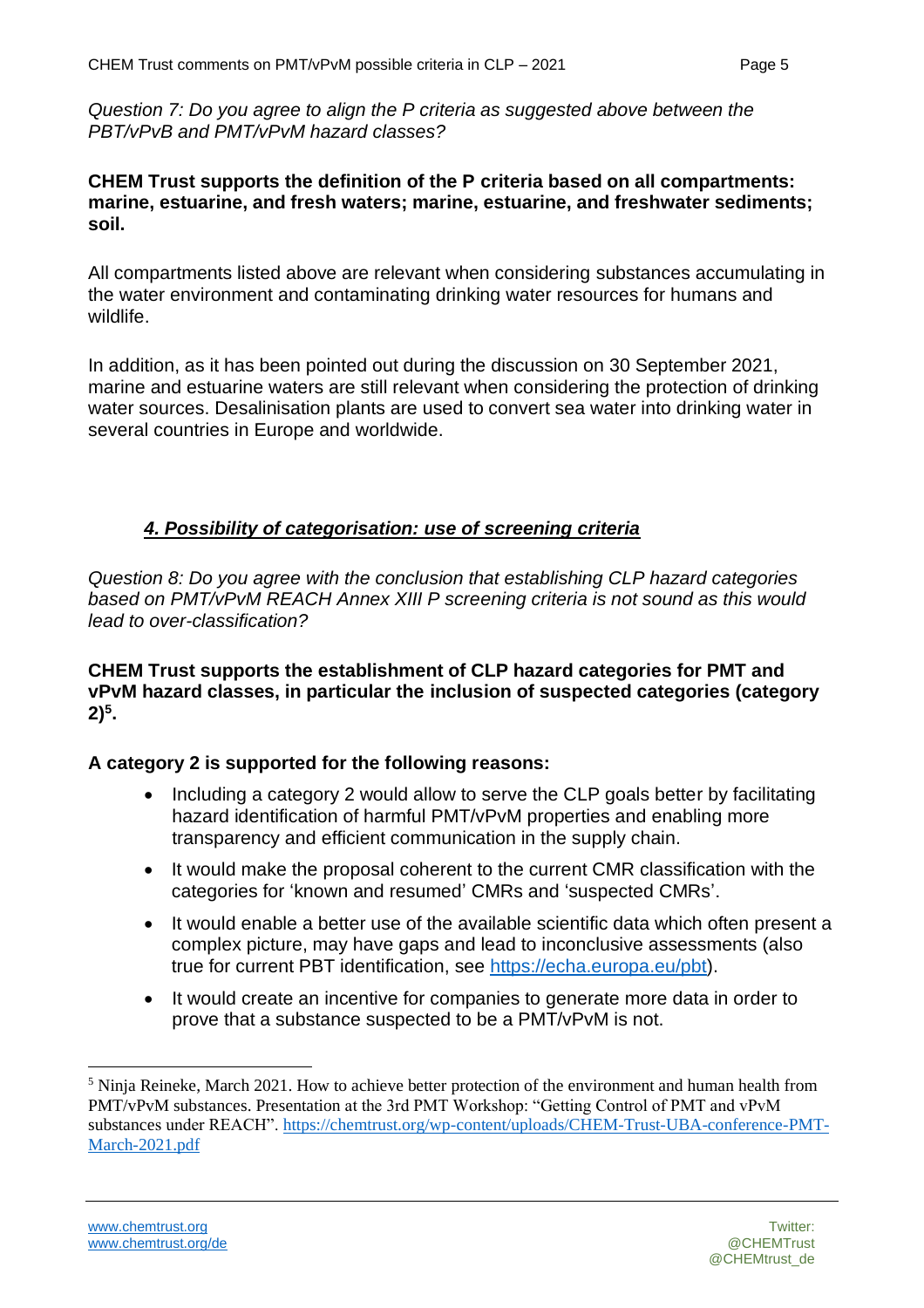- It would serve the purpose of downstream legislations to address suspected PMT/vPvM.
- It would promote innovation aiming at chemical substitution in order to reduce the accumulation of persistent and potentially harmful substances in the water cycle and natural water resources.
- It would help preventing regrettable substitution of PMT/vPvM chemicals with other potential PMT/vPvM chemicals.

## **Proposal for PMT category 2:**

In CHEM Trust view, the criteria for placing substances in the PMT category 2 merit further discussion. As a starting point we propose a weight of evidence determination which could include a combination of positive results from the screening criteria with additional supporting information for (v)P, (v)M and T properties based on other available evidence. A strong emphasis should be placed on monitoring data, in particular findings in groundwater.

## *5. Alternative approach to animal testing for environmental endpoints*

*Question 9: Do you agree on the introduction of statements supporting the use of test results obtained via alternative approach to animal testing for toxicity and bioaccumulation?* 

**CHEM Trust supports the introduction of statements supporting the use of tests results obtained via alternative approach to animal testing for toxicity, as well as a statement supporting the use of read across and grouping in a precautionary manner: always considering the default toxicity equivalent to the most toxic substance in a group until proven otherwise.**

## *8. Hazard communication*

**CHEM Trust recommends that the hazard statements should reflect the specificity of these new hazard classes. Which includes persistence, mobility in the aquatic/water environment, irreversibility, threat to the quality of drinking water, threat to natural water resources. e.g.:**

- Persistent drinking water sources contaminant
- Accumulate in water environment including drinking water sources